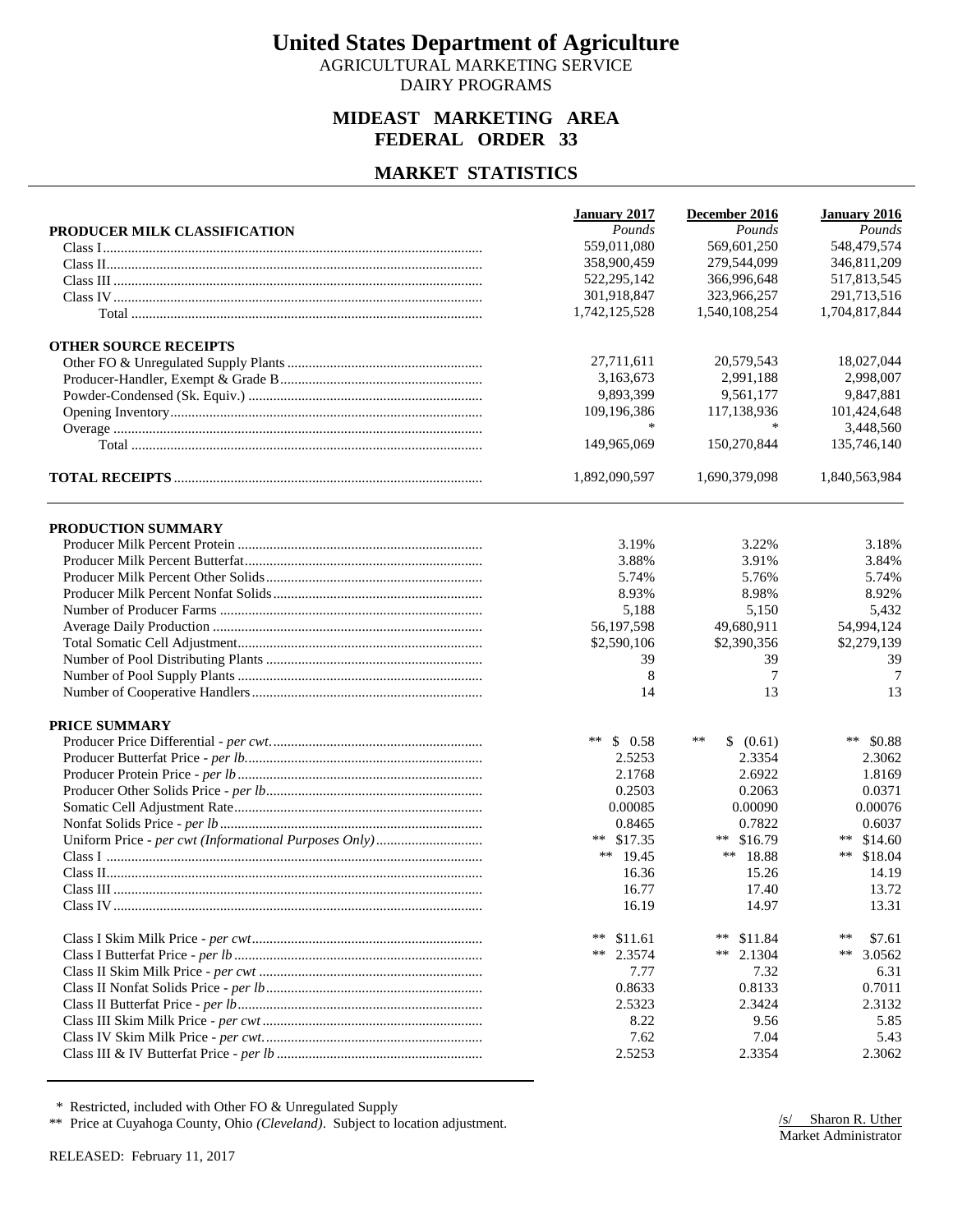AGRICULTURAL MARKETING SERVICE DAIRY PROGRAMS

### **MIDEAST MARKETING AREA FEDERAL ORDER 33**

### **MARKET STATISTICS**

|                              | February 2017 | <b>January 2017</b> | February 2016        |
|------------------------------|---------------|---------------------|----------------------|
| PRODUCER MILK CLASSIFICATION | Pounds        | Pounds              | Pounds               |
|                              | 510,602,744   | 559,011,080         | 518,037,384          |
|                              | 325,641,402   | 358,900,459         | 305,527,018          |
|                              | 475,931,394   | 522,295,142         | 497,116,591          |
|                              | 297,504,707   | 301,918,847         | 280,915,532          |
|                              | 1,609,680,247 | 1,742,125,528       | 1,601,596,525        |
| <b>OTHER SOURCE RECEIPTS</b> |               |                     |                      |
|                              | 27, 225, 565  | 27,711,611          | 56,841,666           |
|                              | 3,136,758     | 3,163,673           | 2,970,215            |
|                              | 9,193,327     | 9,893,399           | 10,824,061           |
|                              | 121,458,004   | 109,196,386         | 108,292,768          |
|                              | 102,978       | *                   | 41,860               |
|                              | 161,116,632   | 149,965,069         | 178,970,570          |
|                              | 1,770,796,879 | 1,892,090,597       | 1,780,567,095        |
| PRODUCTION SUMMARY           |               |                     |                      |
|                              | 3.16%         | 3.19%               | 3.15%                |
|                              | 3.83%         | 3.88%               | 3.83%                |
|                              | 5.76%         | 5.74%               | 5.75%                |
|                              | 8.92%         | 8.93%               | 8.90%                |
|                              | 5,083         | 5,188               | 5,323                |
|                              | 57,488,580    | 56,197,598          | 55,227,466           |
|                              | \$2,410,062   | \$2,590,106         | \$2,139,685          |
|                              | 38            | 39                  | 38                   |
|                              | 8             | 8                   | 5                    |
|                              | 13            | 14                  | 14                   |
| <b>PRICE SUMMARY</b>         |               |                     |                      |
|                              | ** $$0.04$    | ** $$0.58$          | ** $$0.57$           |
|                              | 2.4274        | 2.5253              | 2.3778               |
|                              | 2.2348        | 2.1768              | 1.7389               |
|                              | 0.2990        | 0.2503              | 0.0492               |
|                              | 0.00084       | 0.00085             | 0.00076              |
|                              | 0.8166        | 0.8465              | 0.5951               |
|                              | ** $$16.92$   | ** $$17.35$         | ** $$14.37$          |
|                              | ** $$18.73$   | ** $19.45$          | $***$<br>15.64       |
|                              | 16.52         | 16.36               | 14.30                |
|                              | 16.88         | 16.77               | 13.80                |
|                              | 15.59         | 16.19               | 13.49                |
|                              | **<br>\$10.20 | **<br>\$11.61       | $\ast\ast$<br>\$7.91 |
|                              | 2.5392<br>**  | 2.3574<br>**        | ** $2.2878$          |
|                              | 8.29          | 7.77                | 6.17                 |
|                              | 0.9211        | 0.8633              | 0.6856               |
|                              | 2.4344        | 2.5323              | 2.3848               |
|                              | 8.69          | 8.22                | 5.68                 |
|                              | 7.35          | 7.62                | 5.36                 |
|                              | 2.4274        | 2.5253              | 2.3778               |

\* Restricted, included with Other FO & Unregulated Supply

\*\* Price at Cuyahoga County, Ohio *(Cleveland)*. Subject to location adjustment.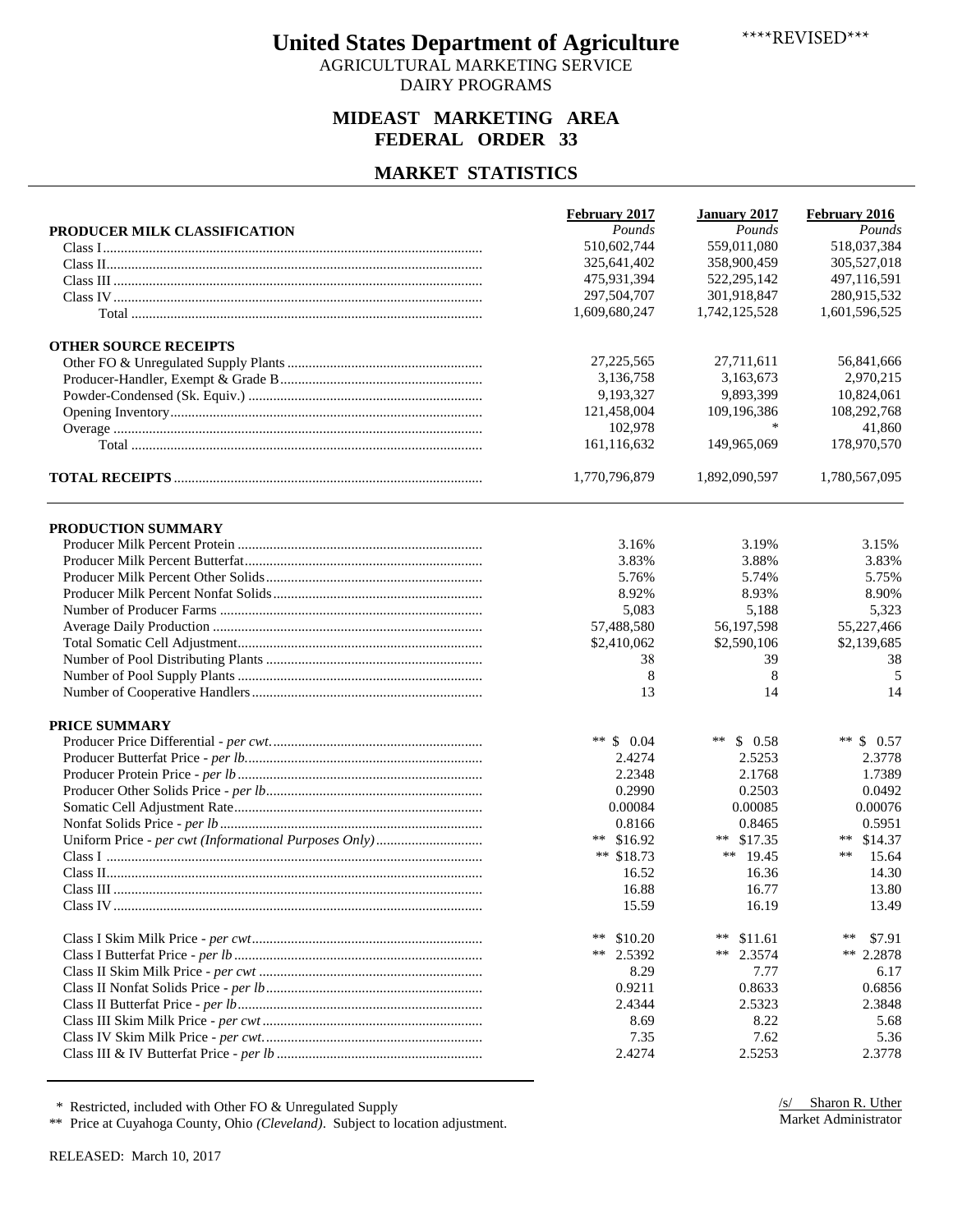AGRICULTURAL MARKETING SERVICE DAIRY PROGRAMS

### **MIDEAST MARKETING AREA FEDERAL ORDER 33**

### **MARKET STATISTICS**

|                              | <b>March 2017</b> | February 2017    | <b>March 2016</b> |
|------------------------------|-------------------|------------------|-------------------|
| PRODUCER MILK CLASSIFICATION | Pounds            | Pounds           | Pounds            |
|                              | 565,993,656       | 510,602,744      | 543,210,306       |
|                              | 338,604,355       | 325,641,402      | 366,496,436       |
|                              | 620,618,458       | 475,931,394      | 567,502,046       |
|                              | 330,521,877       | 297,504,707      | 288, 844, 717     |
|                              | 1,855,738,346     | 1,609,680,247    | 1,766,053,505     |
| <b>OTHER SOURCE RECEIPTS</b> |                   |                  |                   |
|                              | 40,549,735        | 27, 225, 565     | 27,052,519        |
|                              | 3,498,855         | 3,136,758        | 3,050,280         |
|                              | 11,748,854        | 9,193,327        | 12,372,451        |
|                              | 133,423,720       | 121,458,004      | 120,578,120       |
|                              | 218,533           | 102,978          | 190,940           |
|                              | 189,439,697       | 161,116,632      | 163,244,310       |
|                              | 2,045,178,043     | 1,770,796,879    | 1,929,297,815     |
| PRODUCTION SUMMARY           |                   |                  |                   |
|                              | 3.16%             | 3.16%            | 3.11%             |
|                              | 3.82%             | 3.83%            | 3.77%             |
|                              | 5.75%             | 5.76%            | 5.76%             |
|                              | 8.91%             | 8.92%            | 8.87%             |
|                              | 5,082             | 5,083            | 5,343             |
|                              | 59,862,527        | 57,488,580       | 56,969,468        |
|                              | \$2,620,004       | \$2,410,062      | \$2,337,738       |
|                              | 38                | 38               | 38                |
|                              | 8                 | 8                | 7                 |
|                              | 12                | 13               | 13                |
| <b>PRICE SUMMARY</b>         |                   |                  |                   |
|                              | $*$ \$ 0.62       | $*$ \$ 0.04      | $*$ \$ 0.23       |
|                              | 2.4176            | 2.4274           | 2.2028            |
|                              | 1.8198            | 2.2348           | 1.9206            |
|                              | 0.3345            | 0.2990           | 0.0501            |
|                              | 0.00078           | 0.00084          | 0.00076           |
|                              | 0.6747            | 0.8166           | 0.5786            |
|                              | $*$ \$16.43       | $*$ \$16.92      | $*$ \$13.97       |
|                              | $*18.90$          | $*18.73$         | $*15.78$          |
|                              | 16.21             | 16.52            | 13.57             |
|                              | 15.81             | 16.88            | 13.74             |
|                              | 14.32             | 15.59            | 12.74             |
|                              |                   |                  |                   |
|                              | $\ast$<br>\$10.65 | ∗<br>\$10.20     | ∗<br>\$7.54       |
|                              | $*$ 2.4628        | $\ast$<br>2.5392 | $*2.4303$         |
|                              | 8.00              | 8.29             | 6.05              |
|                              | 0.8889            | 0.9211           | 0.6722            |
|                              | 2.4246            | 2.4344           | 2.2098            |
|                              | 7.61              | 8.69             | 6.25              |
|                              | 6.07              | 7.35             | 5.21              |
|                              | 2.4176            | 2.4274           | 2.2028            |

\* Price at Cuyahoga County, Ohio *(Cleveland)*. Subject to location adjustment.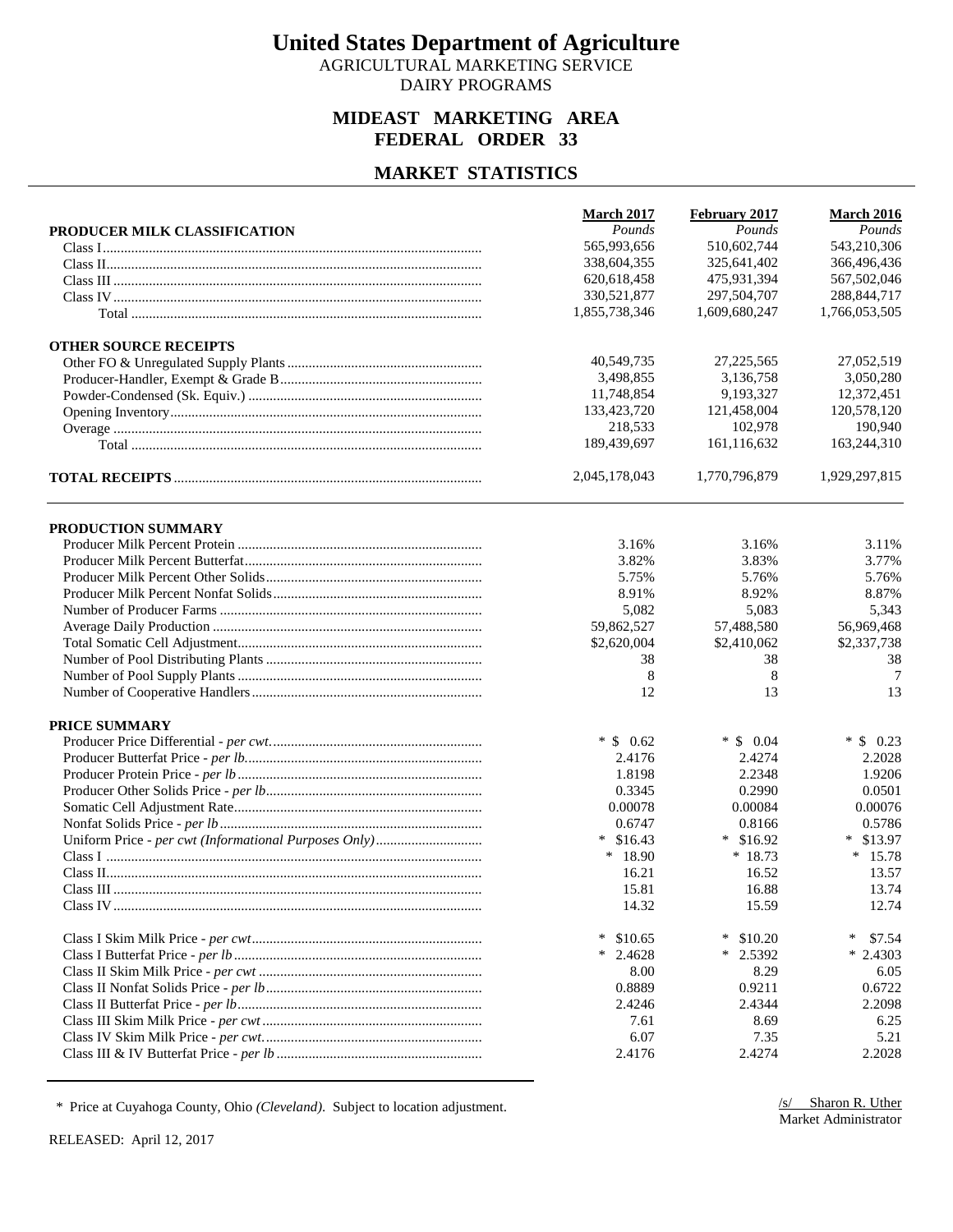AGRICULTURAL MARKETING SERVICE DAIRY PROGRAMS

### **MIDEAST MARKETING AREA FEDERAL ORDER 33**

#### **MARKET STATISTICS**

|                              | April 2017      | <b>March 2017</b> | <b>April 2016</b> |
|------------------------------|-----------------|-------------------|-------------------|
| PRODUCER MILK CLASSIFICATION | Pounds          | Pounds            | Pounds            |
|                              | 502,147,867     | 565,993,656       | 517,996,438       |
|                              | 365, 267, 255   | 338,604,355       | 357,694,069       |
|                              | 644,880,538     | 620,618,458       | 568, 487, 248     |
|                              | 330, 314, 575   | 330,521,877       | 300,897,451       |
|                              | 1,842,610,235   | 1,855,738,346     | 1,745,075,206     |
| <b>OTHER SOURCE RECEIPTS</b> |                 |                   |                   |
|                              | 24,917,966      | 40,549,735        | 20,917,333        |
|                              | 3.541.256       | 3,498,855         | 3,263,265         |
|                              | 11,077,255      | 11,748,854        | 11,834,688        |
|                              | 129,323,284     | 133,423,720       | 122,742,155       |
|                              | 685,710         | 218,533           |                   |
|                              | 169,545,471     | 189,439,697       | 158,757,441       |
|                              | 2,012,155,706   | 2,045,178,043     | 1,903,832,647     |
| PRODUCTION SUMMARY           |                 |                   |                   |
|                              | 3.11%           | 3.16%             | 3.10%             |
|                              | 3.76%           | 3.82%             | 3.76%             |
|                              | 5.75%           | 5.75%             | 5.77%             |
|                              | 8.86%           | 8.91%             | 8.87%             |
|                              | 5,304           | 5,082             | 5,279             |
|                              | 61,420,341      | 59,862,527        | 58,169,174        |
|                              | \$2,439,853     | \$2,620,004       | \$2,276,371       |
|                              | 37              | 38                | 38                |
|                              | 8               | 8                 | 7                 |
|                              | 12              | 12                | 14                |
|                              |                 |                   |                   |
| <b>PRICE SUMMARY</b>         |                 |                   |                   |
|                              | $***$<br>\$0.39 | **<br>\$0.62      | $***$<br>\$0.39   |
|                              | 2.3548          | 2.4176            | 2.2376            |
|                              | 1.6955          | 1.8198            | 1.8450            |
|                              | 0.3350          | 0.3345            | 0.0489            |
|                              | 0.00075         | 0.00078           | 0.00075           |
|                              | 0.6641          | 0.6747            | 0.5573            |
|                              | ** $$15.61$     | \$16.43<br>$***$  | ** $$14.02$       |
|                              | ** $18.05$      | ** $18.90$        | ** $15.74$        |
|                              | 14.81           | 16.21             | 13.54             |
|                              | 15.22           | 15.81             | 13.63             |
|                              | 14.01           | 14.32             | 12.68             |
|                              | $***$<br>\$9.75 | $***$<br>\$10.65  | $***$<br>\$8.22   |
|                              | ** 2.4683       | $***$<br>2.4628   | **<br>2.2306      |
|                              | 6.78            | 8.00              | 5.89              |
|                              | 0.7533          | 0.8889            | 0.6544            |
|                              | 2.3618          | 2.4246            | 2.2446            |
|                              | 7.23            | 7.61              | 6.01              |
|                              | 5.98            | 6.07              | 5.02              |
|                              | 2.3548          | 2.4176            | 2.2376            |

\* Restricted, included with Other FO & Unregulated Supply

\*\* Price at Cuyahoga County, Ohio *(Cleveland)*. Subject to location adjustment.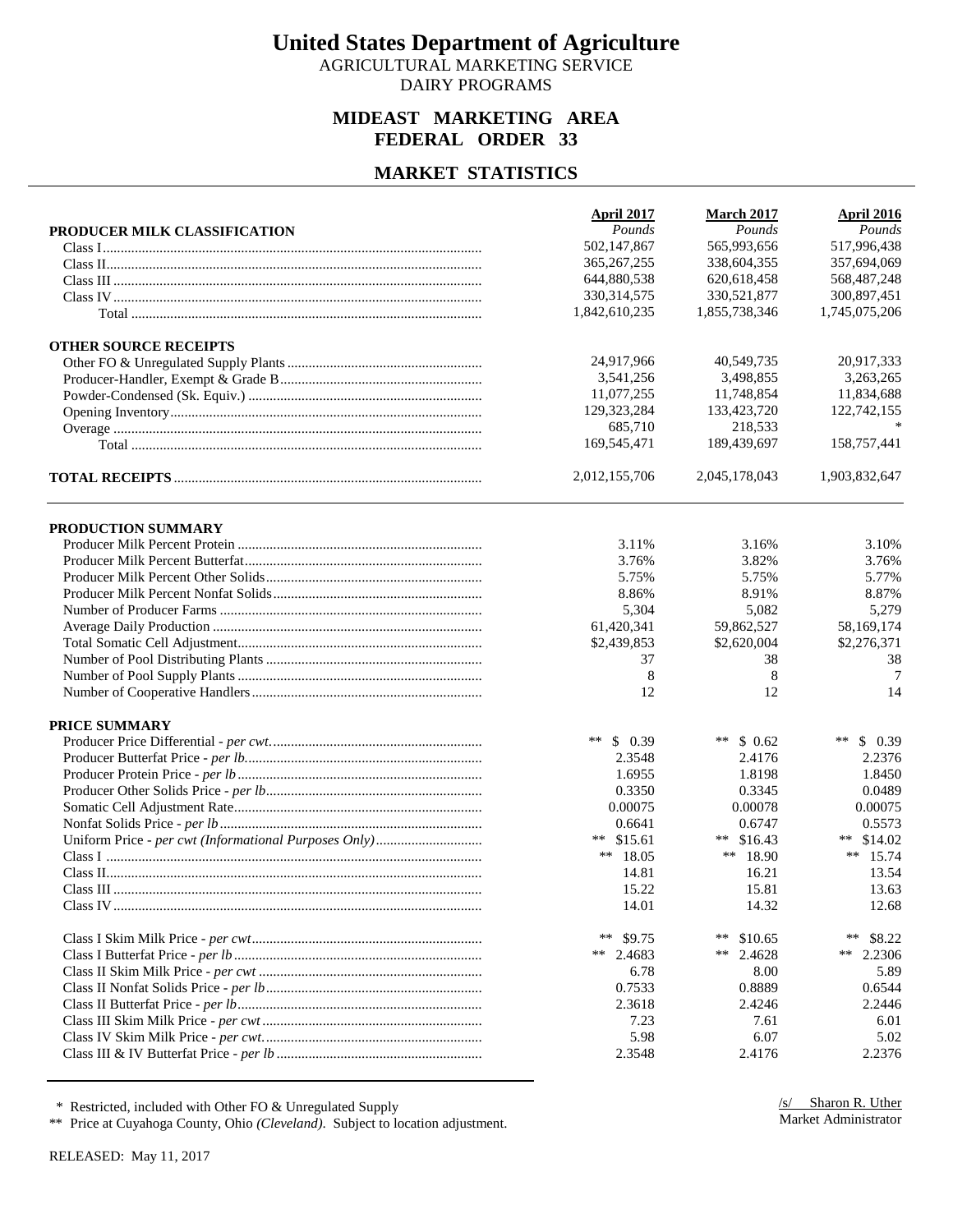AGRICULTURAL MARKETING SERVICE DAIRY PROGRAMS

### **MIDEAST MARKETING AREA FEDERAL ORDER 33**

### **MARKET STATISTICS**

|                              | <b>May 2017</b> | <b>April 2017</b> | <b>May 2016</b> |
|------------------------------|-----------------|-------------------|-----------------|
| PRODUCER MILK CLASSIFICATION | Pounds          | Pounds            | Pounds          |
|                              | 534,246,835     | 502,147,867       | 520,708,332     |
|                              | 381,693,682     | 365, 267, 255     | 343,231,272     |
|                              | 487,268,151     | 644,880,538       | 636,326,768     |
|                              | 332,374,392     | 330, 314, 575     | 325, 375, 822   |
|                              | 1,735,583,060   | 1,842,610,235     | 1,825,642,194   |
| <b>OTHER SOURCE RECEIPTS</b> |                 |                   |                 |
|                              | 31,630,209      | 24,917,966        | 23,380,231      |
|                              | 4,092,005       | 3,541,256         | 4,069,791       |
|                              | 13,328,690      | 11,077,255        | 12,778,893      |
|                              | 135,037,446     | 129,323,284       | 125,040,395     |
|                              | 398,646         | 685,710           |                 |
|                              | 184,486,996     | 169,545,471       | 165,269,310     |
|                              | 1,920,070,056   | 2,012,155,706     | 1,990,911,504   |
| PRODUCTION SUMMARY           |                 |                   |                 |
|                              | 3.09%           | 3.11%             | 3.07%           |
|                              | 3.71%           | 3.76%             | 3.69%           |
|                              | 5.76%           | 5.75%             | 5.77%           |
|                              | 8.85%           | 8.86%             | 8.84%           |
|                              | 5,021           | 5,304             | 5,394           |
|                              | 55,986,550      | 61,420,341        | 58,891,684      |
|                              | \$2,317,304     | \$2,439,853       | \$2,214,317     |
|                              | 37              | 37                | 39              |
|                              | 8               | 8                 | 7               |
|                              | 12              | 12                | 13              |
|                              |                 |                   |                 |
| <b>PRICE SUMMARY</b>         |                 |                   |                 |
|                              | **<br>\$0.10    | ** $\,$ 0.39      | ** $$1.05$      |
|                              | 2.4134          | 2.3548            | 2.2846          |
|                              | 1.7723          | 1.6955            | 1.4935          |
|                              | 0.3196          | 0.3350            | 0.0529          |
|                              | 0.00077         | 0.00075           | 0.00071         |
|                              | 0.6956          | 0.6641            | 0.5870          |
|                              | ** $$15.67$     | \$15.61<br>$***$  | ** \$13.81      |
|                              | ** $17.20$      | ** $18.05$        | ** $15.70$      |
|                              | 14.84           | 14.81             | 13.53           |
|                              | 15.57           | 15.22             | 12.76           |
|                              | 14.49           | 14.01             | 13.09           |
|                              | **<br>\$9.14    | **<br>\$9.75      | **<br>\$8.12    |
|                              | ** 2.3936       | ** 2.4683         | ** $2.2455$     |
|                              | 6.60            | 6.78              | 5.71            |
|                              | 0.7333          | 0.7533            | 0.6344          |
|                              | 2.4204          | 2.3618            | 2.2916          |
|                              | 7.38            | 7.23              | 4.94            |
|                              | 6.26            | 5.98              | 5.28            |
|                              | 2.4134          | 2.3548            | 2.2846          |

\* Restricted, included with Other FO & Unregulated Supply

\*\* Price at Cuyahoga County, Ohio *(Cleveland)*. Subject to location adjustment.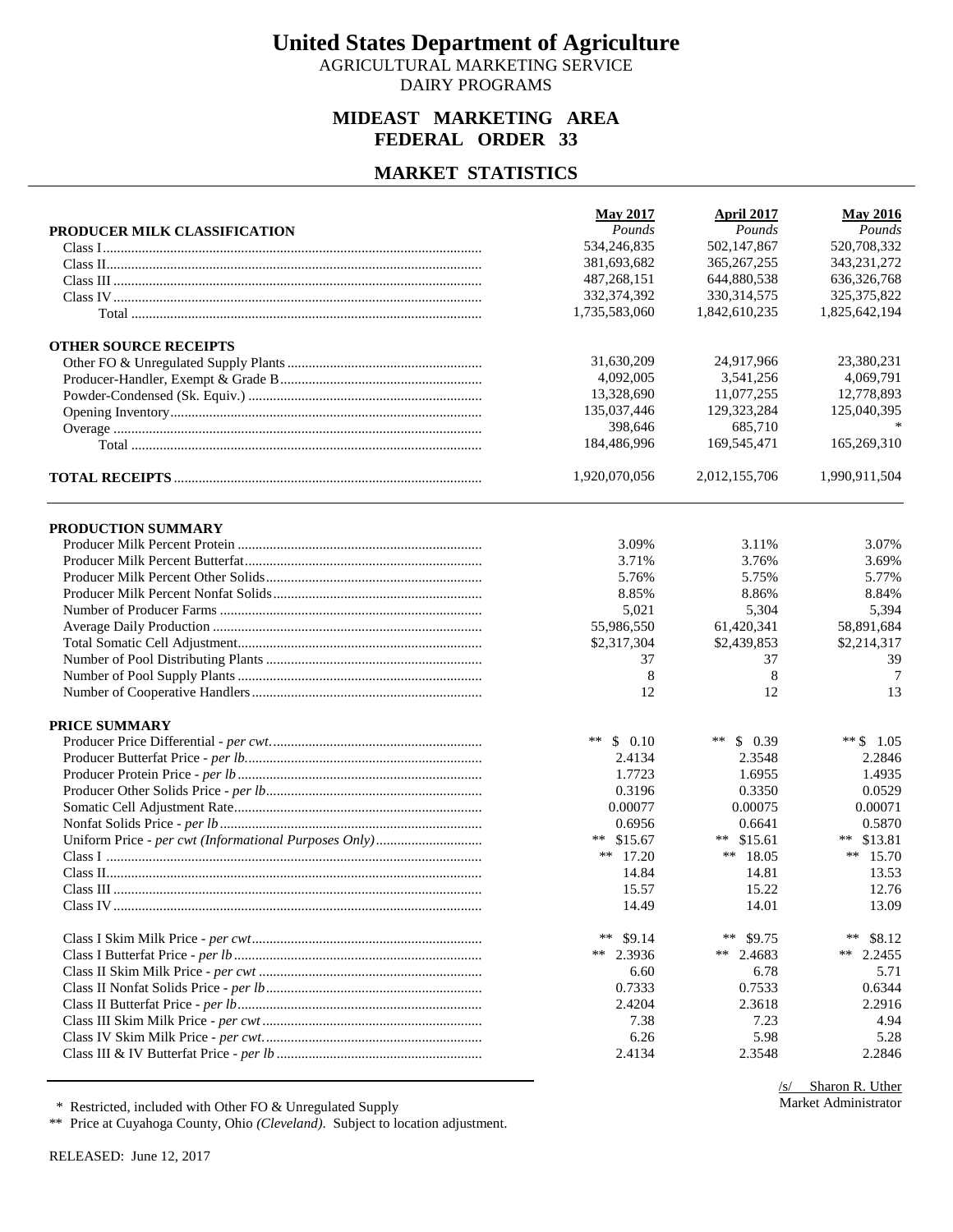AGRICULTURAL MARKETING SERVICE DAIRY PROGRAMS

### **MIDEAST MARKETING AREA FEDERAL ORDER 33**

## **MARKET STATISTICS**

|                              | <b>June 2017</b> | <b>May 2017</b> | <b>June 2016</b> |
|------------------------------|------------------|-----------------|------------------|
| PRODUCER MILK CLASSIFICATION | Pounds           | Pounds          | Pounds           |
|                              | 510,735,218      | 534,246,835     | 483,005,691      |
|                              | 361,260,001      | 381,693,682     | 253,884,323      |
|                              | 603,239,899      | 487,268,151     | 630,741,018      |
|                              | 301,624,610      | 332,374,392     | 280,273,909      |
|                              | 1,776,859,728    | 1,735,583,060   | 1,647,904,941    |
| <b>OTHER SOURCE RECEIPTS</b> |                  |                 |                  |
|                              | 34,274,118       | 31,630,209      | 28,375,263       |
|                              | 3,996,527        | 4,092,005       | 3,612,876        |
|                              | 13,379,479       | 13,328,690      | 13,204,979       |
|                              | 121,665,570      | 135,037,446     | 97,754,457       |
|                              | 14,109           | 398,646         | 25,621           |
|                              | 173,329,803      | 184,486,996     | 142,973,196      |
|                              | 1,950,189,531    | 1,920,070,056   | 1,790,878,137    |
| PRODUCTION SUMMARY           |                  |                 |                  |
|                              | 3.04%            | 3.09%           | 3.02%            |
|                              | 3.65%            | 3.71%           | 3.60%            |
|                              | 5.75%            | 5.76%           | 5.77%            |
|                              | 8.79%            | 8.85%           | 8.79%            |
|                              | 4,984            | 5,021           | 5,336            |
|                              | 59,228,658       | 55,986,550      | 54,930,165       |
|                              | \$2,366,297      | \$2,317,304     | \$1,874,471      |
|                              | 37               | 37              | 38               |
|                              | 8                | 8               | 3                |
|                              | 12               | 12              | 13               |
|                              |                  |                 |                  |
| <b>PRICE SUMMARY</b>         |                  |                 |                  |
|                              | $\ast$<br>\$0.27 | $*$ \$ 0.10     | $*$ \$ 0.95      |
|                              | 2.7066           | 2.4134          | 2.4109           |
|                              | 1.7545           | 1.7723          | 1.4807           |
|                              | 0.3014           | 0.3196          | 0.0628           |
|                              | 0.00081          | 0.00077         | 0.00072          |
|                              | 0.7384           | 0.6956          | 0.6148           |
|                              | $*$ \$16.71      | $*$ \$15.67     | \$14.17<br>∗     |
|                              | $*$ 17.31        | $*$ 17.20       | $* 15.14$        |
|                              | 16.15            | 14.84           | 14.12            |
|                              | 16.44            | 15.57           | 13.22            |
|                              | 15.89            | 14.49           | 13.77            |
|                              | \$9.34<br>∗      | ∗<br>\$9.14     | $\ast$<br>\$7.31 |
|                              | $*$ 2.3692       | $*$ 2.3936      | $*$ 2.3108       |
|                              | 6.89             | 6.60            | 5.86             |
|                              | 0.7656           | 0.7333          | 0.6511           |
|                              | 2.7136           | 2.4204          | 2.4179           |
|                              | 7.22             | 7.38            | 4.96             |
|                              | 6.65             | 6.26            | 5.53             |
|                              | 2.7066           | 2.4134          | 2.4109           |

\* Price at Cuyahoga County, Ohio *(Cleveland)*. Subject to location adjustment.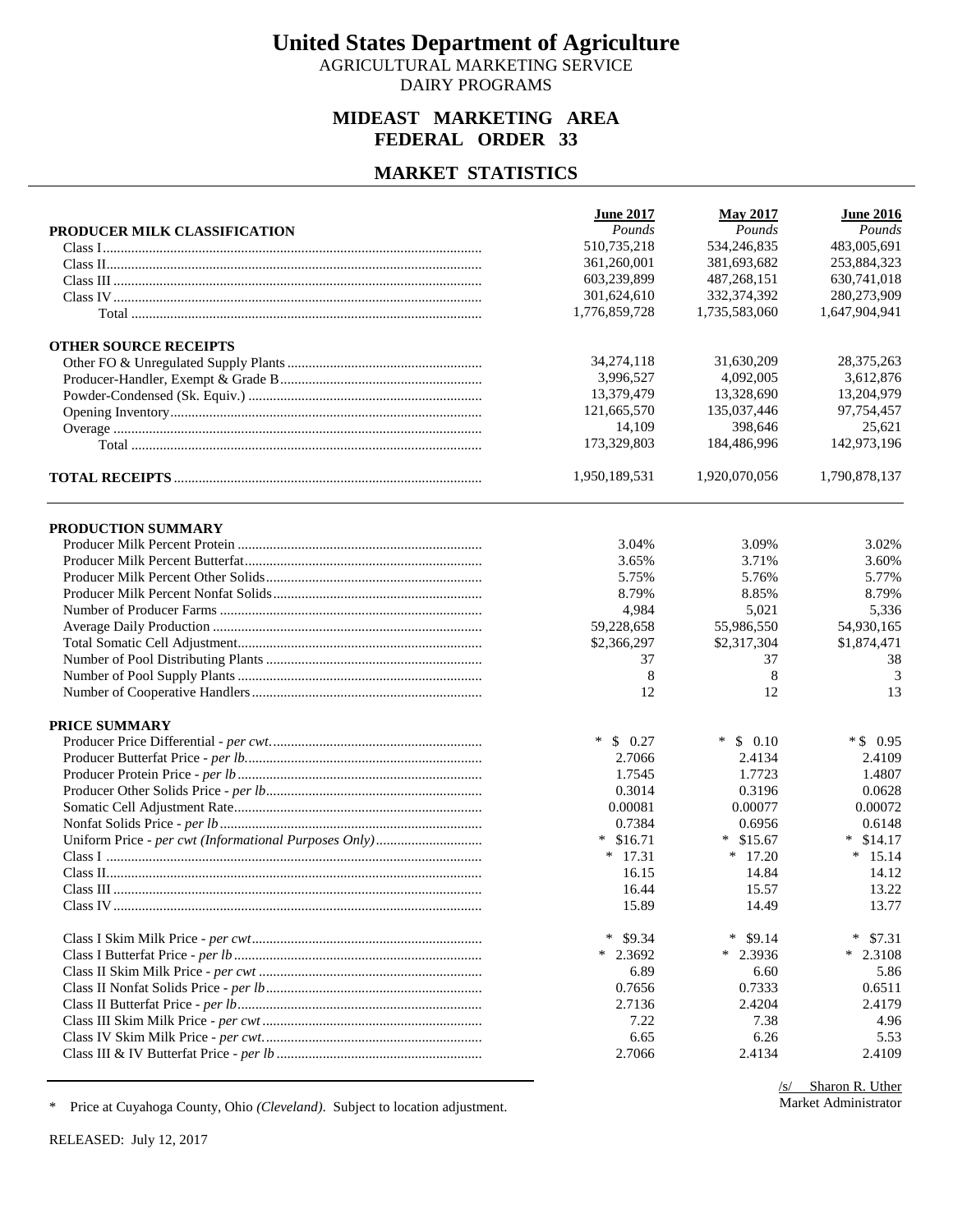AGRICULTURAL MARKETING SERVICE DAIRY PROGRAMS

### **MIDEAST MARKETING AREA FEDERAL ORDER 33**

#### **MARKET STATISTICS**

|                              | <b>July 2017</b>  | <b>June 2017</b> | <b>July 2016</b> |
|------------------------------|-------------------|------------------|------------------|
| PRODUCER MILK CLASSIFICATION | Pounds            | Pounds           | Pounds           |
|                              | 501,016,796       | 510,735,218      | 500,082,257      |
|                              | 259,562,301       | 361,260,001      | 325,433,291      |
|                              | 661,417,169       | 603,239,899      | 573,164,727      |
|                              | 289,917,093       | 301,624,610      | 287,467,750      |
|                              | 1,711,913,359     | 1,776,859,728    | 1,686,148,025    |
| <b>OTHER SOURCE RECEIPTS</b> |                   |                  |                  |
|                              | 61,543,002        | 34,274,118       | 33,401,613       |
|                              | 3,796,879         | 3,996,527        | 3,332,602        |
|                              | 13,458,623        | 13,379,479       | 12,622,986       |
|                              | 96,858,602        | 121,665,570      | 95,348,365       |
|                              | 295,984           | 14,109           |                  |
|                              | 175,953,090       | 173,329,803      | 144,705,566      |
|                              | 1,887,866,449     | 1,950,189,531    | 1,830,853,591    |
| PRODUCTION SUMMARY           |                   |                  |                  |
|                              | 3.02%             | 3.04%            | 2.99%            |
|                              | 3.64%             | 3.65%            | 3.58%            |
|                              | 5.75%             | 5.75%            | 5.77%            |
|                              | 8.77%             | 8.79%            | 8.76%            |
|                              | 4,940             | 4,984            | 5,363            |
|                              | 55,223,012        | 59,228,658       | 54,391,872       |
|                              |                   |                  |                  |
|                              | \$1,943,388<br>37 | \$2,366,297      | \$2,016,257      |
|                              |                   | 37               | 38               |
|                              | 4                 | 8                | 5                |
|                              | 12                | 12               | 14               |
| <b>PRICE SUMMARY</b>         |                   |                  |                  |
|                              | **<br>\$1.56      | ** $$0.27$       | ** $$0.21$       |
|                              | 2.9456            | 2.7066           | 2.5964           |
|                              | 1.2248            | 1.7545           | 1.9112           |
|                              | 0.2599            | 0.3014           | 0.0774           |
|                              | 0.00077           | 0.00081          | 0.00082          |
|                              | 0.7240            | 0.7384           | 0.6618           |
|                              | ** $$17.01$       | ** $$16.71$      | ** $$15.45$      |
|                              | ** 18.59          | ** $17.31$       | ** $15.70$       |
|                              | 17.48             | 16.15            | 15.16            |
|                              | 15.45             | 16.44            | 15.24            |
|                              | 16.60             | 15.89            | 14.84            |
|                              | **<br>\$9.32      | **<br>\$9.34     | **<br>\$7.57     |
|                              | ** $2.7412$       | ** 2.3692        | **<br>2.3989     |
|                              | 7.41              | 6.89             | 6.27             |
|                              | 0.8233            | 0.7656           | 0.6967           |
|                              | 2.9526            | 2.7136           | 2.6034           |
|                              | 5.33              | 7.22             | 6.38             |
|                              | 6.52              | 6.65             | 5.96             |
|                              | 2.9456            | 2.7066           | 2.5964           |
|                              |                   |                  |                  |

\* Restricted, included with Other FO & Unregulated Supply

\*\* Price at Cuyahoga County, Ohio *(Cleveland)*. Subject to location adjustment.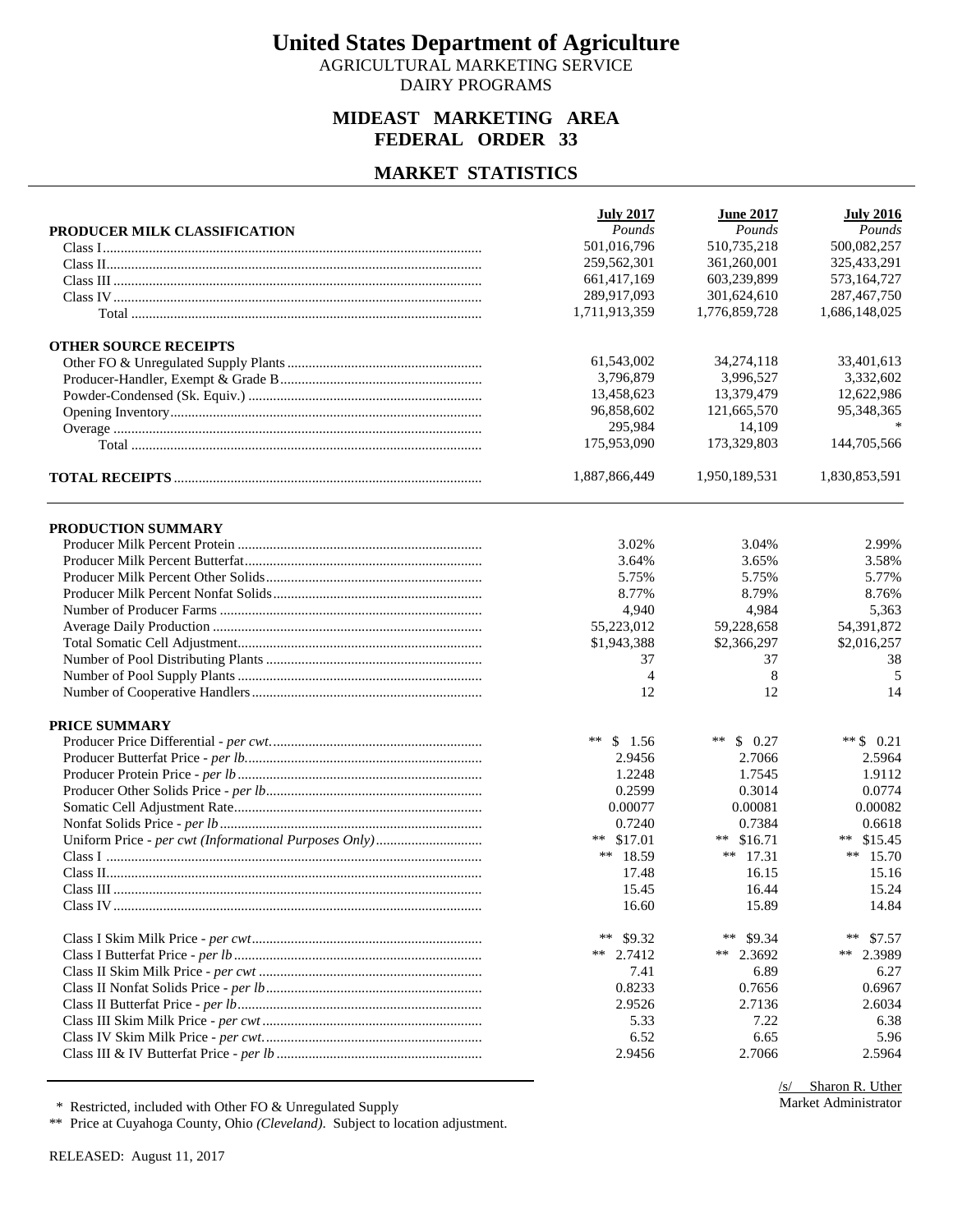AGRICULTURAL MARKETING SERVICE DAIRY PROGRAMS

### **MIDEAST MARKETING AREA FEDERAL ORDER 33**

#### **MARKET STATISTICS**

|                              | <b>August 2017</b> | <b>July 2017</b> | <b>August 2016</b>               |
|------------------------------|--------------------|------------------|----------------------------------|
| PRODUCER MILK CLASSIFICATION | Pounds             | Pounds           | Pounds                           |
|                              | 552,200,363        | 501,016,796      | 543,530,865                      |
|                              | 299,174,110        | 259,562,301      | 400,793,110                      |
|                              | 573,862,057        | 661,417,169      | 347,405,807                      |
|                              | 243,946,685        | 289,917,093      | 209,959,910                      |
|                              | 1,669,183,215      | 1,711,913,359    | 1,501,689,692                    |
| <b>OTHER SOURCE RECEIPTS</b> |                    |                  |                                  |
|                              | 40,167,378         | 61,543,002       | 13,366,010                       |
|                              | 3,864,140          | 3,796,879        | 3,578,027                        |
|                              | 15,063,274         | 13,458,623       | 14,398,331                       |
|                              | 102,900,428        | 96,858,602       | 105,249,055                      |
|                              | 67,862             | 295,984          | 33,497                           |
|                              | 162,063,082        | 175,953,090      | 136,624,920                      |
|                              | 1,831,246,297      | 1,887,866,449    | 1,638,314,612                    |
| PRODUCTION SUMMARY           |                    |                  |                                  |
|                              | 3.06%              | 3.02%            | 3.00%                            |
|                              | 3.67%              | 3.64%            | 3.58%                            |
|                              | 5.75%              | 5.75%            | 5.75%                            |
|                              | 8.81%              | 8.77%            | 8.75%                            |
|                              | 4,905              | 4,940            | 5,293                            |
|                              | 53,844,620         | 55,223,012       | 48,441,603                       |
|                              | \$2,072,587        | \$1,943,388      | \$1,849,656                      |
|                              | 37                 | 37               | 37                               |
|                              | 5                  | $\overline{4}$   | 8                                |
|                              | 12                 | 12               | 14                               |
| <b>PRICE SUMMARY</b>         |                    |                  |                                  |
|                              | $\ast$<br>\$0.90   | $\ast$<br>\$1.56 | $\ast$<br><sup>S</sup><br>(0.77) |
|                              | 3.0109             | 2.9456           | 2.4873                           |
|                              | 1.5536             | 1.2248           | 2.5738                           |
|                              | 0.2425             | 0.2599           | 0.0881                           |
|                              | 0.00083            | 0.00077          | 0.00091                          |
|                              | 0.6984             | 0.7240           | 0.6841                           |
|                              | $*$ \$17.47        | $*$ \$17.01      | \$16.14<br>∗                     |
|                              | $*18.72$           | $*18.59$         | $*$ 17.07                        |
|                              | 17.56              | 17.48            | 15.21                            |
|                              | 16.57              | 15.45            | 16.91                            |
|                              | 16.61              | 16.60            | 14.65                            |
|                              | \$8.55<br>∗        | ∗<br>\$9.32      | $\ast$<br>\$8.16                 |
|                              | $*$ 2.9919         | $*$ 2.7412       | $*$ 2.6273                       |
|                              | 7.25               | 7.41             | 6.71                             |
|                              | 0.8056             | 0.8233           | 0.7456                           |
|                              | 3.0179             | 2.9526           | 2.4943                           |
|                              | 6.25               | 5.33             | 8.50                             |
|                              | 6.29               | 6.52             | 6.16                             |
|                              | 3.0109             | 2.9456           | 2.4873                           |

\* Price at Cuyahoga County, Ohio *(Cleveland)*. Subject to location adjustment.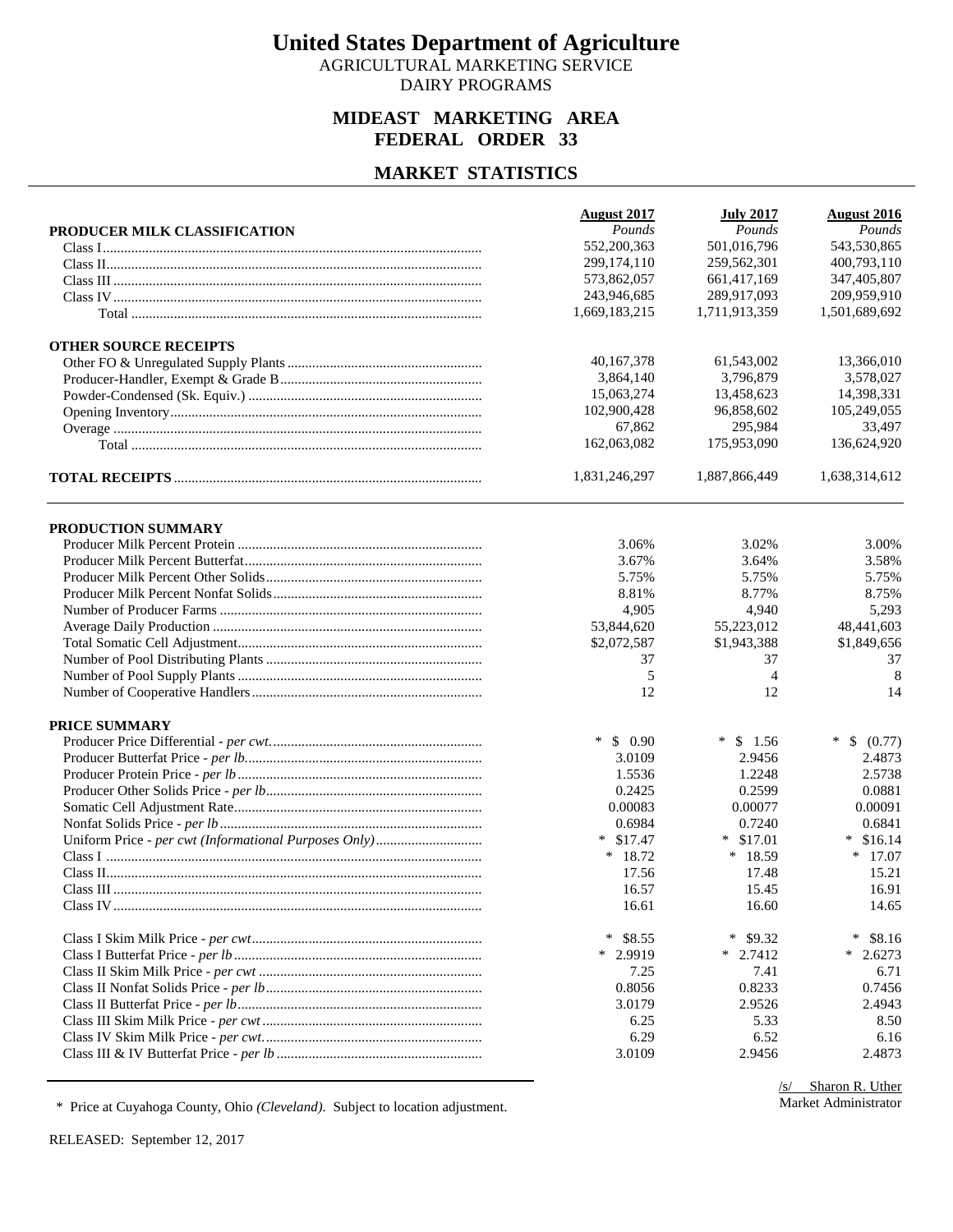AGRICULTURAL MARKETING SERVICE DAIRY PROGRAMS

### **MIDEAST MARKETING AREA FEDERAL ORDER 33**

### **MARKET STATISTICS**

|                              | September 2017 | <b>August 2017</b> | September 2016     |
|------------------------------|----------------|--------------------|--------------------|
| PRODUCER MILK CLASSIFICATION | Pounds         | Pounds             | Pounds             |
|                              | 536,322,615    | 552,200,363        | 560,578,781        |
|                              | 278,985,725    | 299, 174, 110      | 342,994,480        |
|                              | 543,212,044    | 573,862,057        | 340,680,667        |
|                              | 257,904,641    | 243,946,685        | 256,294,906        |
|                              | 1,616,425,025  | 1,669,183,215      | 1,500,548,834      |
| <b>OTHER SOURCE RECEIPTS</b> |                |                    |                    |
|                              | 34,759,473     | 40, 167, 378       | 14,754,941         |
|                              | 3,472,436      | 3.864.140          | 3,326,066          |
|                              | 9,424,748      | 15,063,274         | 11,590,437         |
|                              | 103,838,660    | 102,900,428        | 100,485,844        |
|                              | $\ast$         | 67,862             | 18,634             |
|                              | 151,495,317    | 162,063,082        | 130,175,922        |
|                              | 1,767,920,342  | 1,831,246,297      | 1,630,724,756      |
| PRODUCTION SUMMARY           |                |                    |                    |
|                              | 3.08%          | 3.06%              | 3.04%              |
|                              | 3.75%          | 3.67%              | 3.64%              |
|                              | 5.77%          | 5.75%              | 5.73%              |
|                              | 8.85%          | 8.81%              | 8.77%              |
|                              | 4,907          | 4,905              | 5,377              |
|                              | 53,880,834     | 53,844,620         | 50,018,294         |
|                              | \$2,196,240    | \$2,072,587        | \$1,841,201        |
|                              | 38             | 37                 | 39                 |
|                              | 6              | 5                  | 8                  |
|                              | 12             | 12                 | 14                 |
| <b>PRICE SUMMARY</b>         |                |                    |                    |
|                              | **<br>\$0.64   | ** $$0.90$         | $***$<br>\$ (0.12) |
|                              | 2.8559         | 3.0109             | 2.3082             |
|                              | 1.6988         | 1.5536             | 2.5675             |
|                              | 0.2241         | 0.2425             | 0.1096             |
|                              | 0.00083        | 0.00083            | 0.00088            |
|                              | 0.6753         | 0.6984             | 0.7097             |
|                              | ** $$17.00$    | ** $$17.47$        | ** $$16.27$        |
|                              | ** $18.71$     | ** $18.72$         | ** 18.56           |
|                              | 16.80          | 17.56              | 14.66              |
|                              | 16.36          | 16.57              | 16.39              |
|                              | 15.86          | 16.61              | 14.25              |
|                              | **<br>\$8.33   | **<br>\$8.55       | $***$<br>\$10.17   |
|                              | ** $3.0491$    | ** 2.9919          | **<br>2.4975       |
|                              | 7.03           | 7.25               | 6.79               |
|                              | 0.7811         | 0.8056             | 0.7544             |
|                              | 2.8629         | 3.0179             | 2.3152             |
|                              | 6.59           | 6.25               | 8.61               |
|                              | 6.08           | 6.29               | 6.39               |
|                              | 2.8559         | 3.0109             | 2.3082             |

\*Restricted, included with Other FO & Unregulated Supply.

\*\*Price at Cuyahoga County, Ohio *(Cleveland)*. Subject to location adjustment.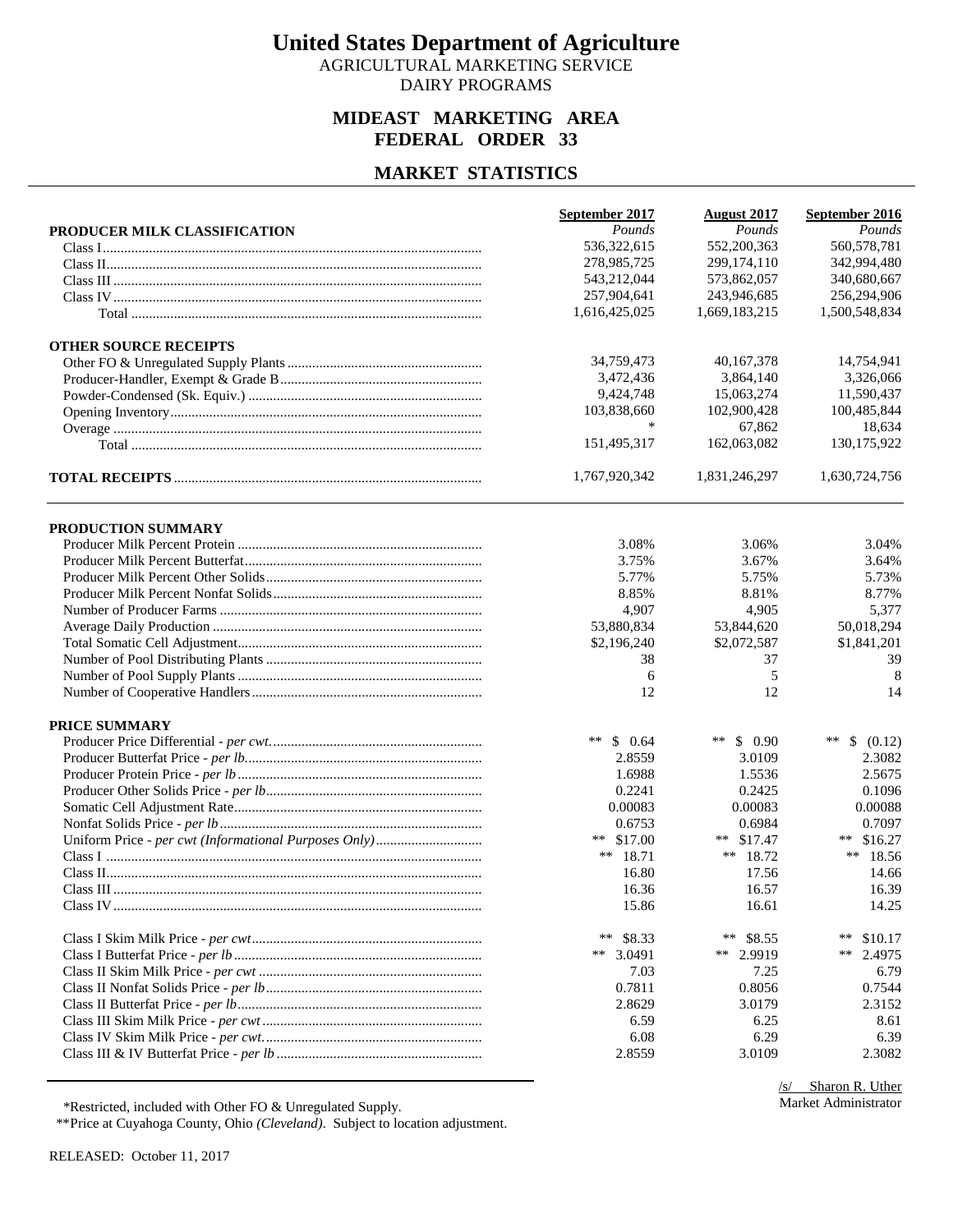AGRICULTURAL MARKETING SERVICE DAIRY PROGRAMS

### **MIDEAST MARKETING AREA FEDERAL ORDER 33**

### **MARKET STATISTICS**

|                              | October 2017    | September 2017   | October 2016     |
|------------------------------|-----------------|------------------|------------------|
| PRODUCER MILK CLASSIFICATION | Pounds          | Pounds           | Pounds           |
|                              | 556,639,167     | 536,322,615      | 559,238,835      |
|                              | 328, 573, 172   | 278,985,725      | 347,100,878      |
|                              | 383,962,229     | 543,212,044      | 505,831,292      |
|                              | 264,696,730     | 257,904,641      | 279, 283, 751    |
|                              | 1,533,871,298   | 1,616,425,025    | 1,691,454,756    |
|                              |                 |                  |                  |
| <b>OTHER SOURCE RECEIPTS</b> |                 |                  |                  |
|                              | 14,805,080      | 34,759,473       | 21,404,500       |
|                              | 3,398,796       | 3,472,436        | 3,422,389        |
|                              | 11,050,206      | 9,424,748        | 9,537,873        |
|                              | 103,154,828     | 103,838,660      | 107,624,080      |
|                              | 282,681         |                  |                  |
|                              | 132,691,591     | 151,495,317      | 141,988,842      |
|                              | 1,666,562,889   | 1,767,920,342    | 1,833,443,598    |
|                              |                 |                  |                  |
| PRODUCTION SUMMARY           | 3.14%           | 3.08%            | 3.15%            |
|                              |                 |                  |                  |
|                              | 3.77%           | 3.75%            | 3.76%            |
|                              | 5.76%           | 5.77%            | 5.75%            |
|                              | 8.90%           | 8.85%            | 8.90%            |
|                              | 4,866           | 4,907            | 5,266            |
|                              | 49,479,719      | 53,880,834       | 54,563,057       |
|                              | \$2,131,191     | \$2,196,240      | \$2,145,250      |
|                              | 39              | 38               | 39               |
|                              | 8               | 6                | 8                |
|                              | 12              | 12               | 14               |
| <b>PRICE SUMMARY</b>         |                 |                  |                  |
|                              | **<br>\$ (0.12) | $***$<br>\$0.64  | $***$<br>\$0.59  |
|                              | 2.6646          | 2.8559           | 2.0493           |
|                              | 2.1084          | 1.6988           | 2.2975           |
|                              | 0.1853          | 0.2241           | 0.1351           |
|                              | 0.00086         | 0.00083          | 0.00079          |
|                              | 0.6357          | 0.6753           | 0.7469           |
|                              | ** $$16.57$     | $***$<br>\$17.00 | ** $$15.41$      |
|                              | ** $18.44$      | ** $18.71$       | ** $18.60$       |
|                              | 15.95           | 16.80            | 14.09            |
|                              | 16.69           | 16.36            | 14.82            |
|                              | 14.85           | 15.86            | 13.66            |
|                              | $***$<br>\$8.67 | $***$<br>\$8.33  | $***$<br>\$10.78 |
|                              | ** 2.8780       | ** 3.0491        | **<br>2.3423     |
|                              | 6.84            | 7.03             | 7.14             |
|                              | 0.7600          | 0.7811           | 0.7933           |
|                              | 2.6716          | 2.8629           | 2.0563           |
|                              | 7.63            | 6.59             | 7.92             |
|                              |                 |                  |                  |
|                              | 5.72            | 6.08             | 6.72             |
|                              | 2.6646          | 2.8559           | 2.0493           |

/s/ Sharon R. Uther Market Administrator

\*Restricted, included with Other FO & Unregulated Supply.

\*\*Price at Cuyahoga County, Ohio *(Cleveland)*. Subject to location adjustment.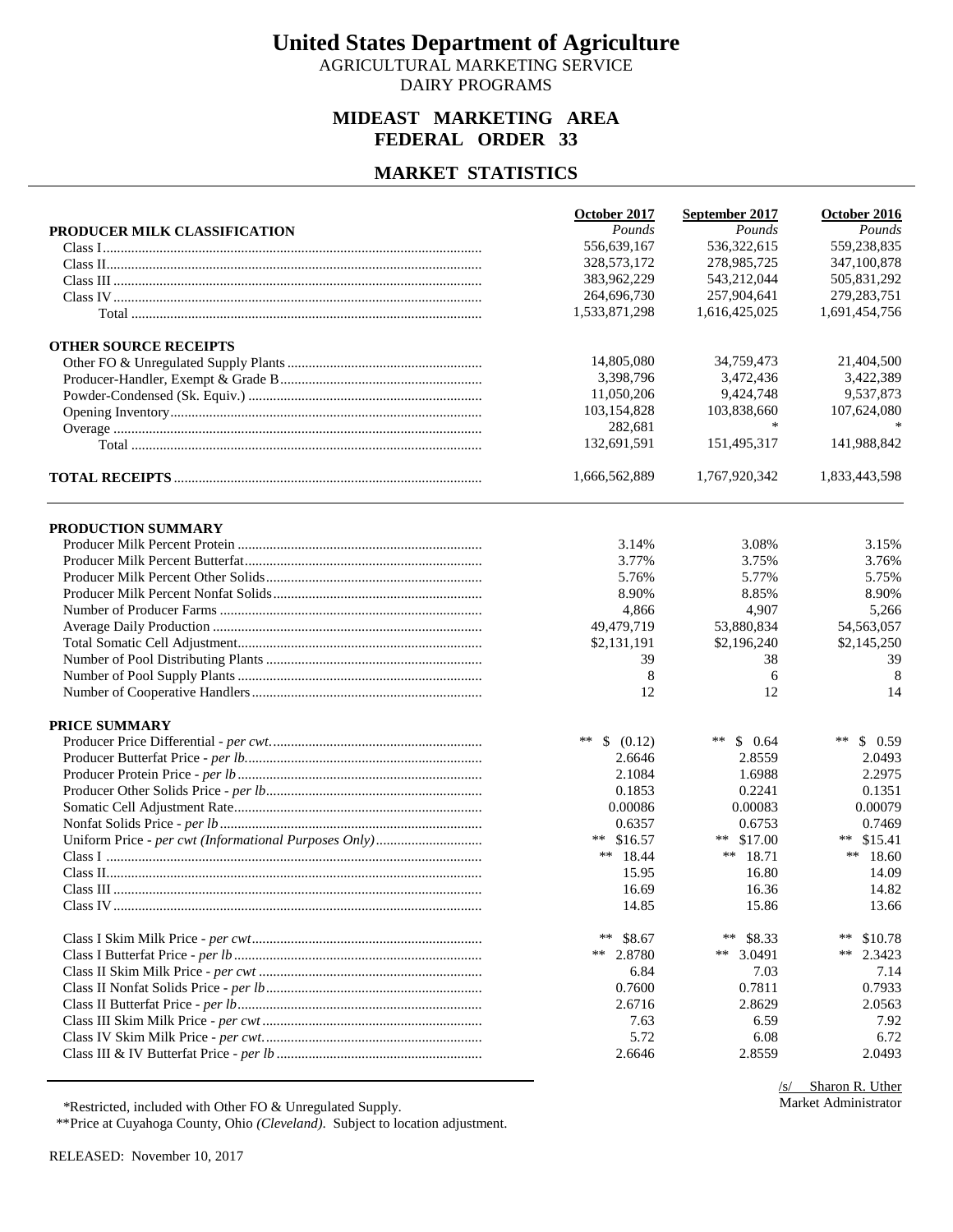AGRICULTURAL MARKETING SERVICE DAIRY PROGRAMS

### **MIDEAST MARKETING AREA FEDERAL ORDER 33**

### **MARKET STATISTICS**

|                              | November 2017   | October 2017    | November 2016   |
|------------------------------|-----------------|-----------------|-----------------|
| PRODUCER MILK CLASSIFICATION | Pounds          | Pounds          | Pounds          |
|                              | 560,193,884     | 556,639,167     | 562,430,320     |
|                              | 270,971,188     | 328,573,172     | 305,557,778     |
|                              | 378,484,580     | 383,962,229     | 300,934,556     |
|                              | 276,632,335     | 264,696,730     | 275,457,091     |
|                              | 1,486,281,987   | 1,533,871,298   | 1,444,379,745   |
| <b>OTHER SOURCE RECEIPTS</b> |                 |                 |                 |
|                              | 18,312,011      | 14,805,080      | 15,827,535      |
|                              | 3,065,496       | 3,398,796       | 2,960,198       |
|                              | 9,104,205       | 11,050,206      | 10,656,675      |
|                              | 115,419,744     | 103,154,828     | 113,261,844     |
|                              | *Restricted     | 282,681         | 68,189          |
|                              | 145,901,456     | 132,691,591     | 142,774,441     |
|                              | 1,632,183,443   | 1,666,562,889   | 1,587,154,186   |
| PRODUCTION SUMMARY           |                 |                 |                 |
|                              | 3.21%           | 3.14%           | 3.20%           |
|                              | 3.92%           | 3.77%           | 3.83%           |
|                              | 5.75%           | 5.76%           | 5.76%           |
|                              | 8.96%           | 8.90%           | 8.96%           |
|                              | 4,819           | 4,866           | 5,282           |
|                              | 49,542,733      | 49,479,719      | 48,145,992      |
|                              | \$2,337,521     | \$2,131,191     | \$2,175,238     |
|                              | 38              | 39              | 39              |
|                              | 8               | 8               | 8               |
|                              | 12              | 12              | 15              |
|                              |                 |                 |                 |
| <b>PRICE SUMMARY</b>         |                 |                 |                 |
|                              | **<br>\$ (0.64) | **<br>\$ (0.12) | **<br>\$(1.38)  |
|                              | 2.5546          | 2.6646          | 2.1044          |
|                              | 2.3412          | 2.1084          | 2.8085          |
|                              | 0.1644          | 0.1853          | 0.1750          |
|                              | 0.00088         | 0.00086         | 0.00088         |
|                              | 0.5816          | 0.6357          | 0.7367          |
|                              | ** $$16.24$     | ** $$16.57$     | ** $$15.38$     |
|                              | ** $18.41$      | ** $18.44$      | ** $16.78$      |
|                              | 15.32           | 15.95           | 14.60           |
|                              | 16.88           | 16.69           | 16.76           |
|                              | 13.99           | 14.85           | 13.76           |
|                              | **<br>\$9.28    | **<br>\$8.67    | $***$<br>\$9.79 |
|                              | ** 2.7004       | ** 2.8780       | **<br>2.0949    |
|                              | 6.58            | 6.84            | 7.47            |
|                              | 0.7311          | 0.7600          | 0.8300          |
|                              | 2.5616          | 2.6716          | 2.1114          |
|                              | 8.23            | 7.63            | 9.74            |
|                              | 5.23            | 5.72            | 6.63            |
|                              | 2.5546          | 2.6646          | 2.1044          |

/s/ Sharon R. Uther Market Administrator

\*Restricted, included with Other FO & Unregulated Supply.

\*\*Price at Cuyahoga County, Ohio *(Cleveland)*. Subject to location adjustment.